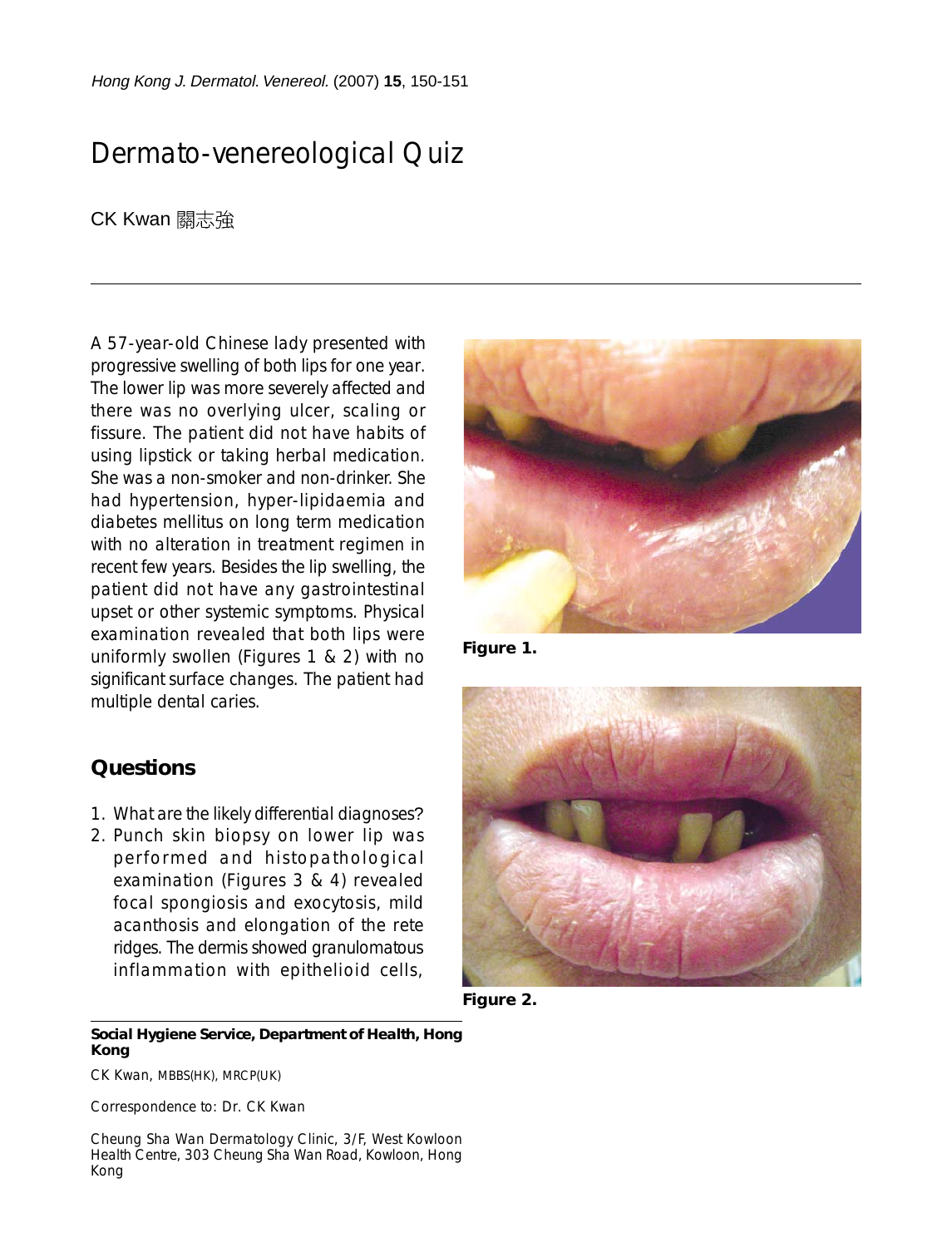multinucleated giant cells, chronic inflammatory cell infiltrate and dilated vessels. There was no evidence of amyloidosis. Fungal stains and Ziehl-Neelsen stain were negative. What is your diagnosis for this patient? What disorder should you consider in cases with such histological

findings.

- 3. What other associated features should be looked for?
- 4. What aggravating factor should be considered?
- 5. What are the treatments?



**Figure 3.** H & E stain, Original magnification x 100. **Figure 4.** H & E stain, Original magnification x 400.